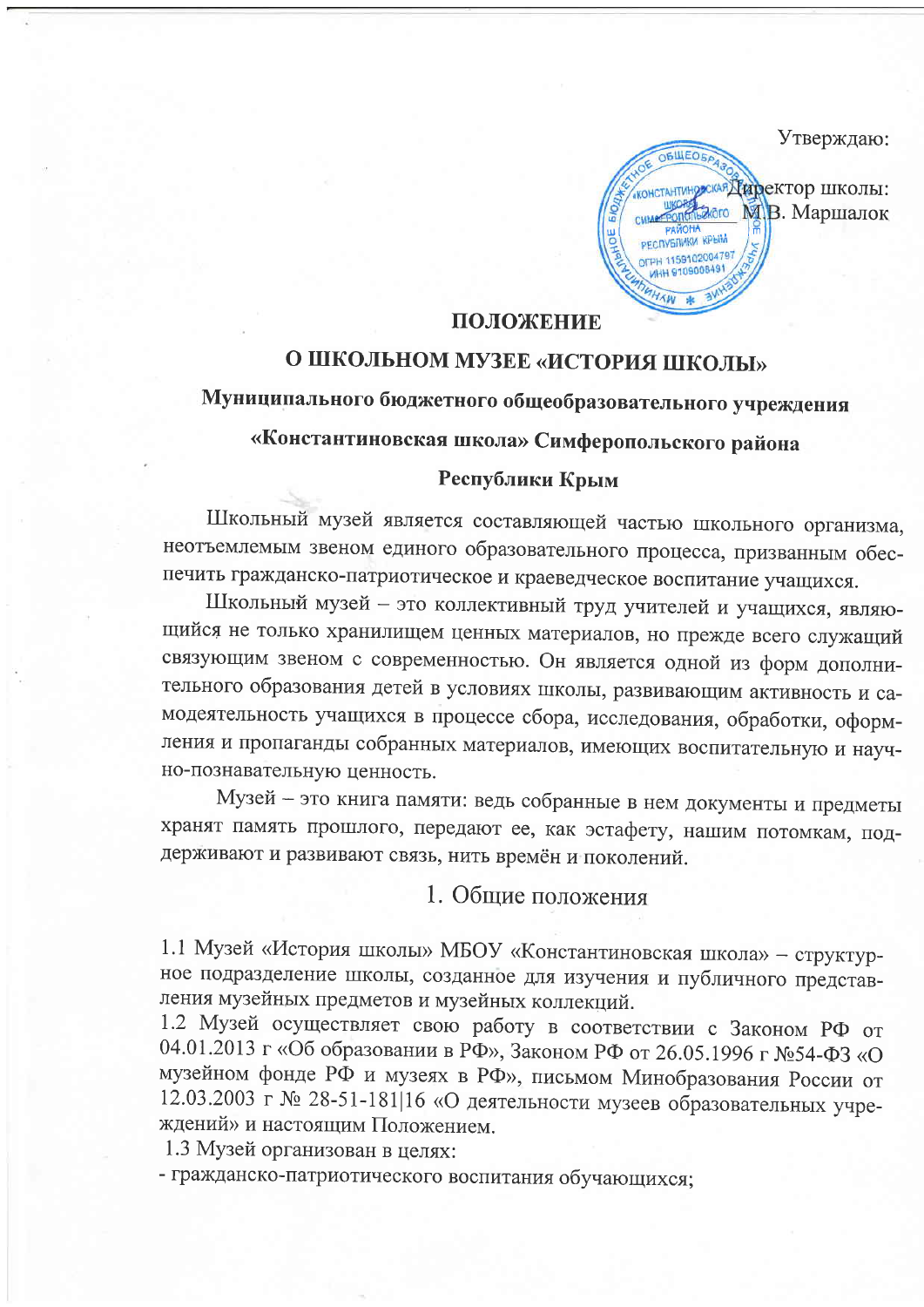- расширения образовательного пространства, совершенствования образовательного процесса:

- формирования исторического сознания обучающихся и расширения их кругозора;

- развитие познавательных интересов и способностей обучающихся;

- развитие социальной активности и творческой инициативы обучающихся в процессе сбора, исследования, обработки, оформления и презентации предметов материальной культуры, источников по истории школы и истории Смоленщины, имеющих воспитательную, научную и познавательную ценность, овладение практическими навыками поисковой, проектной и исследовательской деятельности;

- активного освоения обучающимися историко-культурной среды.

1.4. Профиль и функции музея определяются задачами школы.

#### 2. ОРГАНИЗАЦИЯ МУЗЕЯ

2.1 Организация музея в МБОУ «Константиновская школа» происходит по инициативе педагогических работников и обучающихся с привлечением ветеранов, выпускников школы, родителей, военно-исторического клуба «Отечество»

2.2 Организация музея является результатом поисковой и исследовательской деятельности.

2.3 Музей был создан в 2004 году на основании приказа директора школы. 2.4 Обязательным условием для открытия музея являются:

- наличие фонда музейных предметов, собранных и зарегистрированных в книге поступлений;

- наличие помещения и оборудования для хранения фондов, создание выставок и экспозиций (музей располагается в помещении площадью кв.м, имеет экспозиций:

- Открытие музея
- Начальная школа
- Они защищали Родину
- Восьмилетняя школа
- Пионерская организация школы
- Средняя школа
- Они руководили школой
- Школа сегодня
- Выпускники школы

2.5 наличие музейного актива, состоящего из педагогов, ветеранов, выпускников школы.

2.6 наличие программы деятельности и развития музея.

3. Функции и основные направления деятельности. Основными функциями музея являются: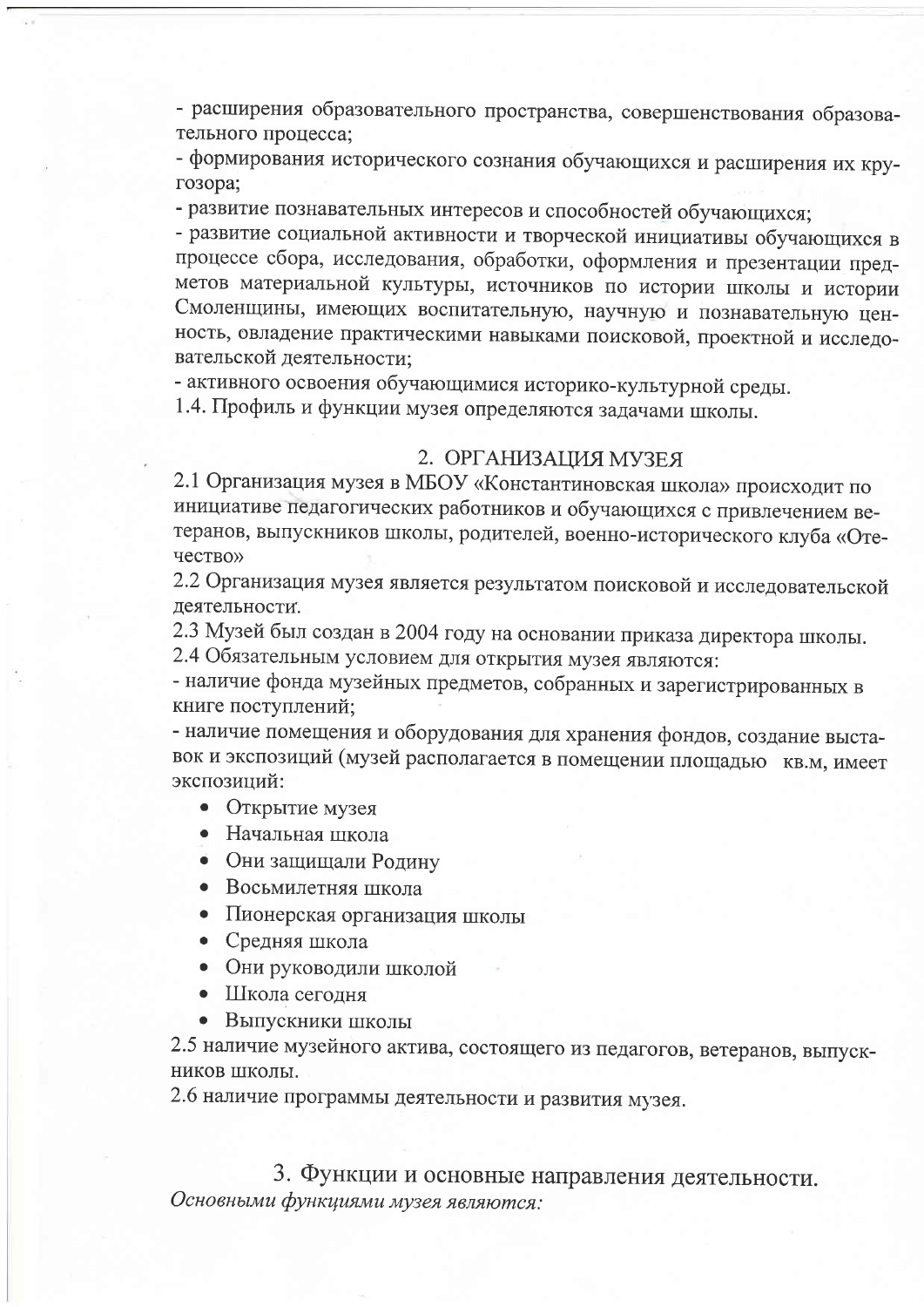3.1 организация поисковой, проектной и исследовательской деятельности обучающихся, создание условий для их социализации, формирование научных и творческих инициатив;

3.2 документирование процессов и явлений через комплектование фондов музейных предметов;

3.3 организация экспозиционно-выставочной, методической, информационной работы;

3.4 совершенствование образовательной, воспитательной, культурнопросветительской деятельности школы.

Основные направления деятельности музея являются:

3.5 выявление и сбор музейных предметов и музейных коллекций;

3.6 комплектование музейных фондов;

3.7 изучение музейных предметов.

# 4. Учет и обеспечение сохранности фондов.

4.1 Собранные музейные предметы составляют основной и научновспомогательный фонды музея.

4.2 Все поступающие в музей предметы подлежат актированию.

4.3 Все предметы подлежат обязательной записи в книге поступлений.

4.4 Ответственность за сохранность всех фондов музея несет руководитель.

4.5 Хранение в музее взрывоопасных предметов категорически запрещается.

## 5. Содержание работы

5.1 Работа музея ведется в соответствии с учебно-воспитательными задачами общеобразовательного учреждения

5.2 Ежегодное и перспективное планирование работы осуществляется как в целом по музею, так и по всем направлениям музейной деятельности. 5.3 Содержание работы музея:

- выявление, сбор, учет и хранение музейных предметов и музейных коллекций:

- изучение музейных предметов;

- поисковая, проектная и исследовательская деятельность обучающихся;

- организация экспозиций.

### 6. Руководство музеем

6.1 Общее руководство деятельностью музея осуществляет руководитель образовательного учреждения.

6.2 Непосредственное руководство практической работой музея осуществляет руководитель, назначенный приказом директора школы

6.3. Актив музея утверждается на педагогическом совете ежегодно. В состав актива музея входят заместитель директора по воспитательной работе; учитель истории, руководитель историко-краеведческого направления музея; руководитель военно-исторического клуба «Отечество», учителя и обучающиеся школы;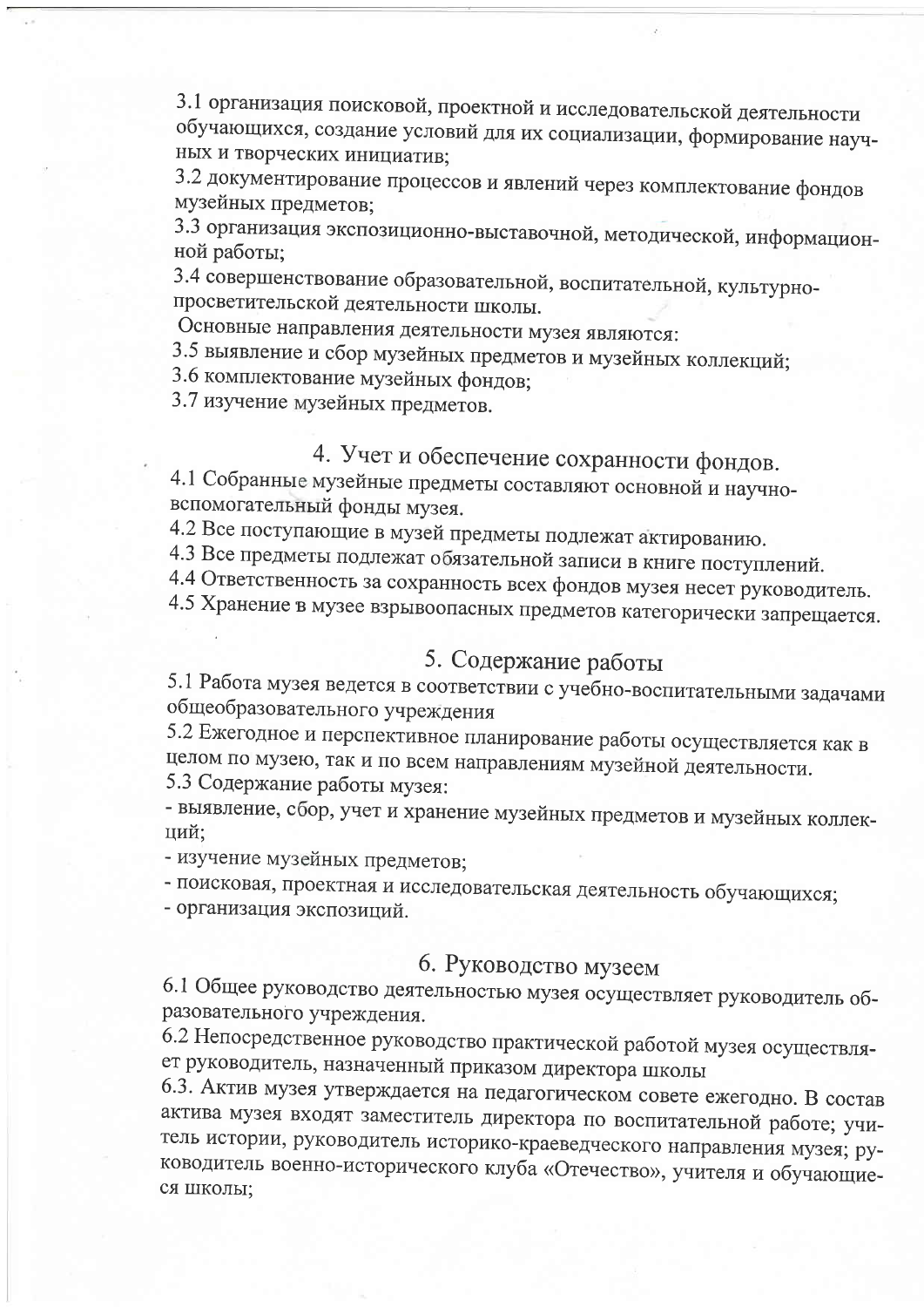Актив музея проводит следующую работу:

6.3.1 изучает литературно-исторические и другие источники соответствующей профилю музея тематики;

6.3.2 систематически пополняет фонды музея путем активного поиска в туристских походах, путешествиях, экспедициях, экскурсиях и используя другие формы работы;

6.3.3 обеспечивает сохранность музейных предметов, организует их учет в фондовой книге;

6.3.4 создает и обновляет экспозиции, стационарные и передвижные выставки:

6.3.5 проводит экскурсионно-лекторскую работу для учащихся и взрослого населения:

6.3.6 оказывает содействие в использовании экспозиции и фондов музея в учебно-воспитательном процессе.

7. Образовательно-познавательная деятельность. Массовопросветительская работа

#### 7.1 Учебная деятельность:

Так главная задача руководителей музея состоит в том, чтобы максимально использовать музей в учебно-воспитательной процессе.

Для повышения эффективности урока, его воспитательного значения в перспективном планировании на учебный год предусматривается работа учащихся в музее, использование музейных материалов в соответствии с учебной программой и работой над исследовательскими проектами.

Документальные материалы, используемые на уроках, оживляют учебный процесс, наполняют его более конкретным содержанием, способствуют прочному овладению знаниями, оказывают большое эмоциональное воздействие на учащихся.

### 7.2 Внеурочная деятельность

Классные руководители имеют информацию о всех возможных музейных занятиях, в соответствии с ней и воспитательными задачами класса планируется работа на год.

К формам работы во внеучебное время относятся: беседы, экскурсии, организация встреч с ветеранами, проведение игр (игра по станциям), проектная деятельность по материалам музея.

### 7.3 Поисковая работа (сбор материала, посещение ветеранов, выпускников школы).

Главное отличие образовательно-воспитательной эффекта в деятельности школьного музея от музея государственного заключается в том, что ребенок выступает здесь не как потребитель продукта музейной деятельности, а как активный его создатель.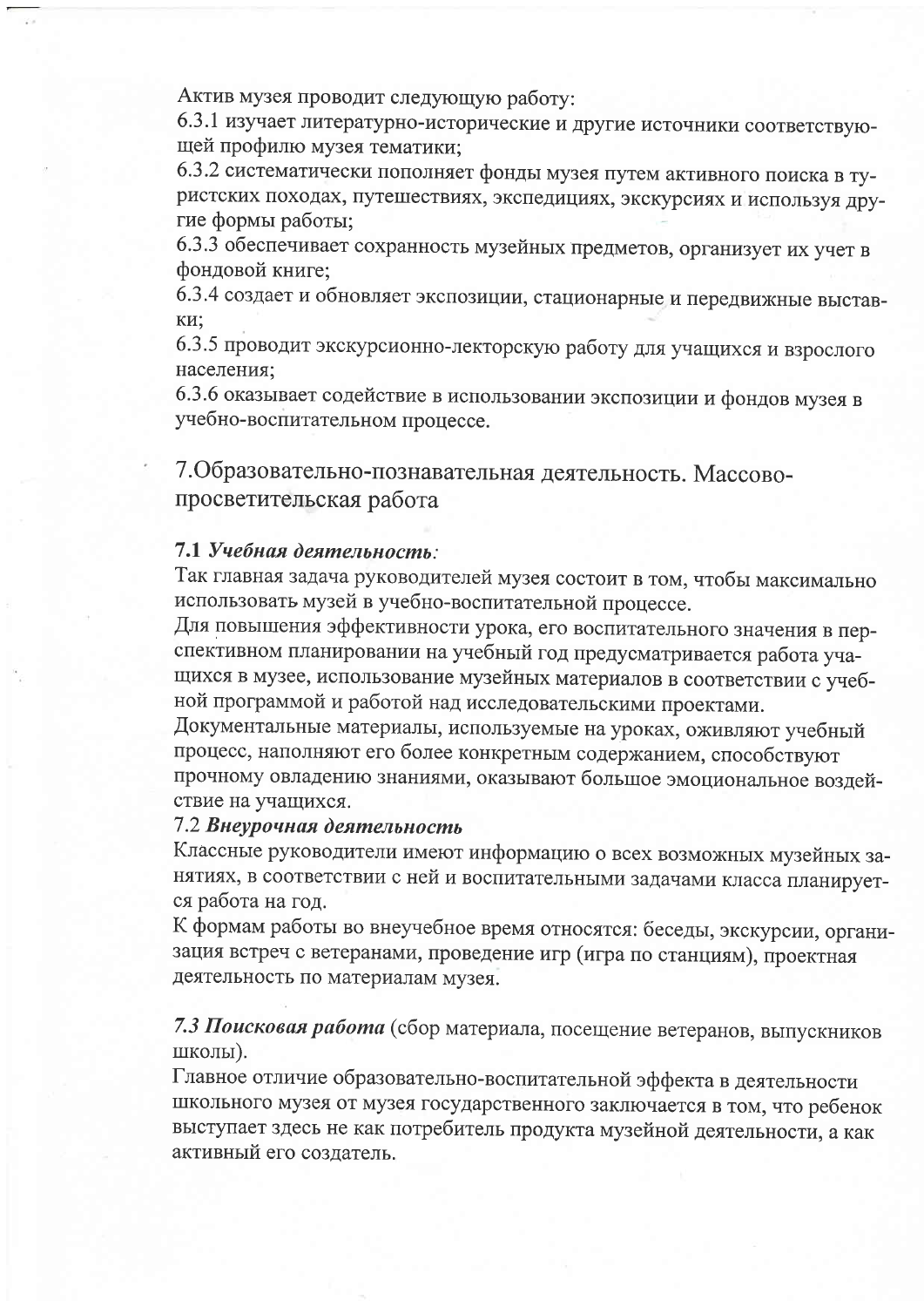Школьный музей обладает огромным потенциалом воспитательного воздействия на умы и души детей и подростков. Участие в поисково-собирательной работе, встречи с интересными людьми, знакомство с историческими фактами помогают учащимся узнать историю и проблемы родного края, своей школы изнутри, понять, как много сил и души вложили их предки в экономику и культуру края, частью которого является семья и школа. Это воспитывает уважение к памяти прошлых поколений, бережное отношение к культурному и природному наследию, без чего нельзя воспитать патриотизм и любовь к своему Отечеству, к малой Родине.

# 7.4 Учебно-исследовательская деятельность (обработка полученной информации).

Много практических навыков приобретают обучающиеся и в процессе обеспечения научно - исследовательской деятельности музея: умение описывать и классифицировать исторические источники, сопоставлять факты и др. Предполагается дальнейшая работа по развитию познавательных способностей детей. Учащиеся работают с литературой, справочниками, документами, знакомятся с архивными материалами, обращаются за помощью в сборе материалов к родственникам, ветеранам войны, учатся наблюдать, анализировать, обмениваются опытом, приобретают навыки исследовательской деятельности, защищают свои проекты в рамках школы, района.

# 7.5 Индивидуальная работа с учащимися.

Подготовка экскурсоводов по запланированным темам, организация индивидуальной помощи в написании проектов.

# 7.6 Методическая работа.

Подготовка методических разработок по темам, оформление раскладушек, выпуск

### 7.7. Фондовая работа

Учёт и хранение собранного материала на бумажном носителе. Существует инвентарная книга, книга учета посетителей, книга отзывов. Планируется оцифровка экспонатов.

Таким образом, программа работы музея предполагает осуществление трёх социально-культурных функций:

- Совершенствование форм и методов обучения и воспитания, учащихся средствами краеведения и музееведения.

- Организация деятельности школьного музея как научно-

исследовательского, учебно - воспитательного и досугового центра.

- Организация участия обучающихся в туристско-краеведческих движениях, федеральных, региональных и местных программ музейно-краеведческими средствами.

Формы занятий: беседы, лекции, поисковые экспедиции, индивидуальные занятия с учащимися, занятия - отчеты о проделанной работе, описание поискового материала, оформление выставок.